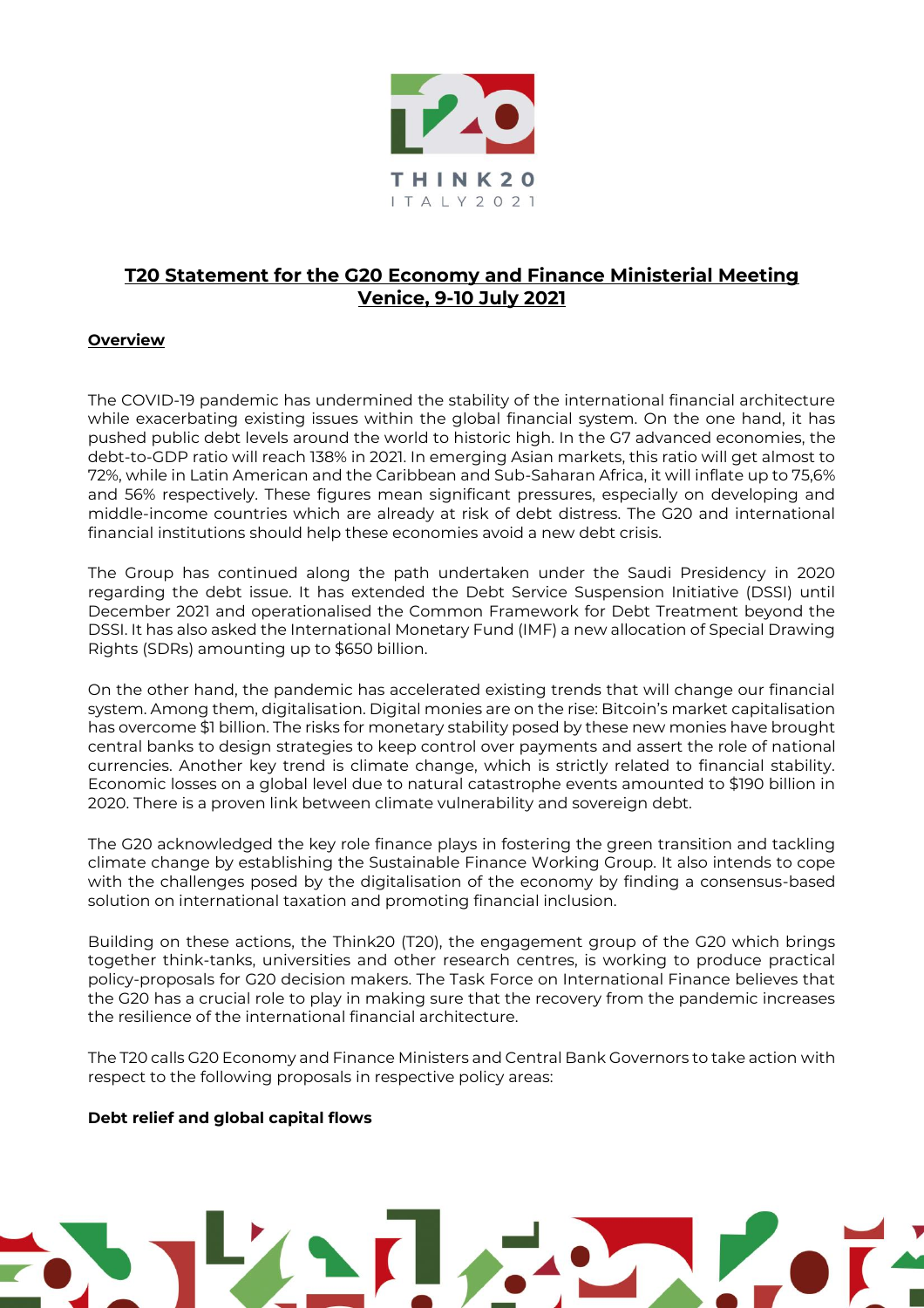On debt relief of developing and low-income countries, we recommend the creation of two new facilities, to go very much beyond the current arrangements to suspend servicing of debt by very poor countries. A Countercyclical Sovereign Financial Mechanism to provide cheaper access to international debt markets and allow for automatic reduction of debt burden and servicing costs, and a World Recovery Fund to allow emerging countries to swap existing debt with new debt at better conditions with an underlying project as collateral (possibly connected to ESG targets). Debt relief should not involve low-income and developing countries only, though, since many middle-income countries are part of the problem, too. Existing measures (such as the DSSI) should be extended to them. Furthermore, we recommend that the private sector is brought to the table regarding debt relief: one way to do so would be the creation of a central credit facility to implement a debt standstill. Countries ought to be protected against lawsuits through legal means, such as the UN Security Council Immunity Shield, an executive order by the US President and the UK Parliament, or the doctrine of Necessity under Article 25 of the International Law Commission's Articles on Responsibility of States for Internationally Wrongful Acts.

On the theme of global capital flows, their transparency and the need of avoiding corruption, the T20 is being actively involved in the G20 work by participating in the Anti-Corruption WG meetings. We recommend an update of the IMF framework of capital flow management measures. An important proposal is also to work towards the adoption of a globally accepted definition of State-Owned Multinational Enterprises with a clear regulation for the disclosure of their information. The Legal Entity Identifier mandated by the G20 and overseen by the Global Legal Entity Identifier Foundation should be made mandatory for all cross-border transactions undertaken by State-Owned Multinationals.

### **Potential threats to financial stability: digitalisation and climate change**

On digital money and finance, we recommend that G20 leader develop an agenda for a prudent transition towards the digital age. They should also impulse a Global Digital Governance Compact for a responsible and inclusive digital economy. The G20 should set up a Digital Money and Finance Working Group to perform the analysis of new digital instruments and procedures. A Forum on Token Economy and Blockchain is also recommended to improve the knowledge of the token economy.

Our recommendations also look at the new sources of potential financial instability, specifically climate change. The T20 urges the IMF to integrate climate risk analysis in its surveillance and open a new financing window for climate efforts. National government budgetary instruments should also be developed for climate risks. Since pandemics have showed the risks they pose to the global financial architecture, we recommend offering insurance against pandemics through a possible pilot project.

#### **A phasing-out strategy for the recovery**

A key point on the G20 agenda should be dedicated to the phase-out of the current extraordinary economic measures. They need a neat increase in the quality and quantity of global macroeconomic coordination, which must also be transparent in such a way as to earn credibility by financial markets. In fact, without transparent coordination between monetary authorities, current expectations of inflation and interest rate policies could seriously endanger financial stability with the worst consequences burdening the weakest countries and, inside each country, the weakest agents. The G20 should be active in promoting this coordination by monitoring central banks' extraterritorial actions through an international body like the Bank of International Settlements or the Financial Stability Board. Also, the Group should require that central banks in G20 countries set regular schedule for communications to avoid a sharp turn of market expectations caused by divergent policy moves.

#### **Conclusion**